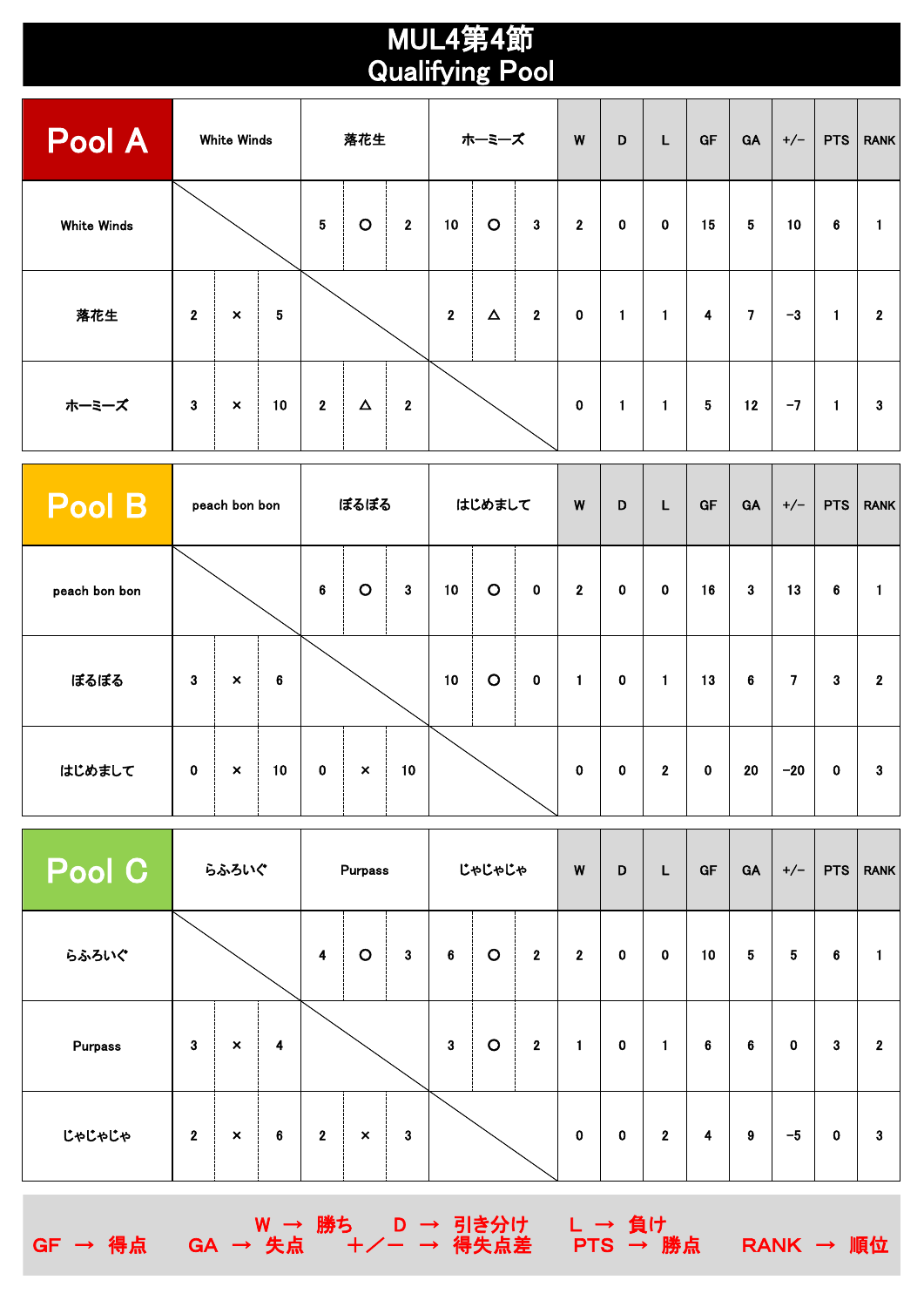## MUL4第4節 FINAL Pool

| Championship<br>(Pool D) | <b>White Winds</b>      |                |   | peach bon bon           |                           |              | らふろいぐ                   |                |              | W            | D           | L            | GF               | GA             | $+/-$            | <b>PTS</b> | <b>RANK</b>  |
|--------------------------|-------------------------|----------------|---|-------------------------|---------------------------|--------------|-------------------------|----------------|--------------|--------------|-------------|--------------|------------------|----------------|------------------|------------|--------------|
| White Winds              |                         |                |   | $\mathbf{3}$            | $\boldsymbol{\mathsf{x}}$ | 4            | $\overline{\mathbf{5}}$ | $\circ$        | $\mathbf{2}$ | $\mathbf{1}$ | 0           | $\mathbf{1}$ | $\pmb{8}$        | 6              | $\boldsymbol{2}$ | 3          |              |
| peach bon bon            | $\overline{\mathbf{4}}$ | $\circ$        | 3 |                         |                           |              | $\bf 3$                 | $\pmb{\times}$ | 4            | 1            | $\mathbf 0$ | $\mathbf{1}$ | $\boldsymbol{7}$ | $\overline{7}$ | $\mathbf 0$      | 3          | $\mathbf{2}$ |
| らふろいぐ                    | $\overline{2}$          | $\pmb{\times}$ | 5 | $\overline{\mathbf{4}}$ | $\circ$                   | $\mathbf{3}$ |                         |                |              | $\mathbf{1}$ | 0           | $\mathbf{1}$ | $\bf 6$          | 8              | $-2$             | 3          | 3            |

| 4th placement<br>(Pool E) | 落花生      |                           |              | ぼるぼる                    |                           |   | Purpass     |                           |   | W | D           | L            | GF        | GA | $+/-$       | PTS | <b>RANK</b> |
|---------------------------|----------|---------------------------|--------------|-------------------------|---------------------------|---|-------------|---------------------------|---|---|-------------|--------------|-----------|----|-------------|-----|-------------|
| 落花生                       |          |                           |              | $\overline{\mathbf{5}}$ | $\circ$                   | 3 | $\mathbf 2$ | $\boldsymbol{\mathsf{x}}$ | 4 | 1 | $\mathbf 0$ | 1            | 7         | 7  | $\mathbf 0$ | 3   | 5           |
| ぼるぼる                      | $\bf{3}$ | $\boldsymbol{\mathsf{x}}$ | ${\bf 5}$    |                         |                           |   | ${\bf 5}$   | $\circ$                   | 4 | и | 0           | 1            | $\pmb{8}$ | 9  | -1          | 3   | 6           |
| Purpass                   | 4        | $\circ$                   | $\mathbf{2}$ | 4                       | $\boldsymbol{\mathsf{x}}$ | 5 |             |                           |   |   | 0           | $\mathbf{1}$ | 8         | 7  | 1           | 3   | 4           |

| 7th placement<br>(Pool F) | ホーミーズ       |                |             | はじめまして |         |             | じゃじゃじゃ      |                           |    | W            | D           | L              | GF          | GA          | $+/-$        | <b>PTS</b>     | <b>RANK</b> |
|---------------------------|-------------|----------------|-------------|--------|---------|-------------|-------------|---------------------------|----|--------------|-------------|----------------|-------------|-------------|--------------|----------------|-------------|
| ホーミーズ                     |             |                |             | 10     | $\circ$ | $\mathbf 0$ | $\mathbf 0$ | $\boldsymbol{\mathsf{x}}$ | 8  | 1            | $\mathbf 0$ | $\blacksquare$ | 10          | $\pmb{8}$   | $\mathbf{2}$ | 3              | 8           |
| はじめまして                    | $\mathbf 0$ | $\pmb{\times}$ | 10          |        |         |             | $\mathbf 0$ | $\boldsymbol{\mathsf{x}}$ | 10 | $\mathbf 0$  | $\mathbf 0$ | $\overline{2}$ | $\mathbf 0$ | 20          | $-20$        | $\mathbf 0$    | 9           |
| じゃじゃじゃ                    | 8           | $\circ$        | $\mathbf 0$ | 10     | $\circ$ | $\mathbf 0$ |             |                           |    | $\mathbf{2}$ | 0           | $\mathbf 0$    | 18          | $\mathbf 0$ | 18           | $6\phantom{1}$ | 7           |

。 D → 引き分け L → 負け<br>+/- → 得失点差 PTS → 勝点

GF → 得点 GA → 失点 +/- → 引き分け L → 負け<br>GF → 得点 GA → 失点 +/- → 得失点差 PTS → 勝点 RANK → 順位